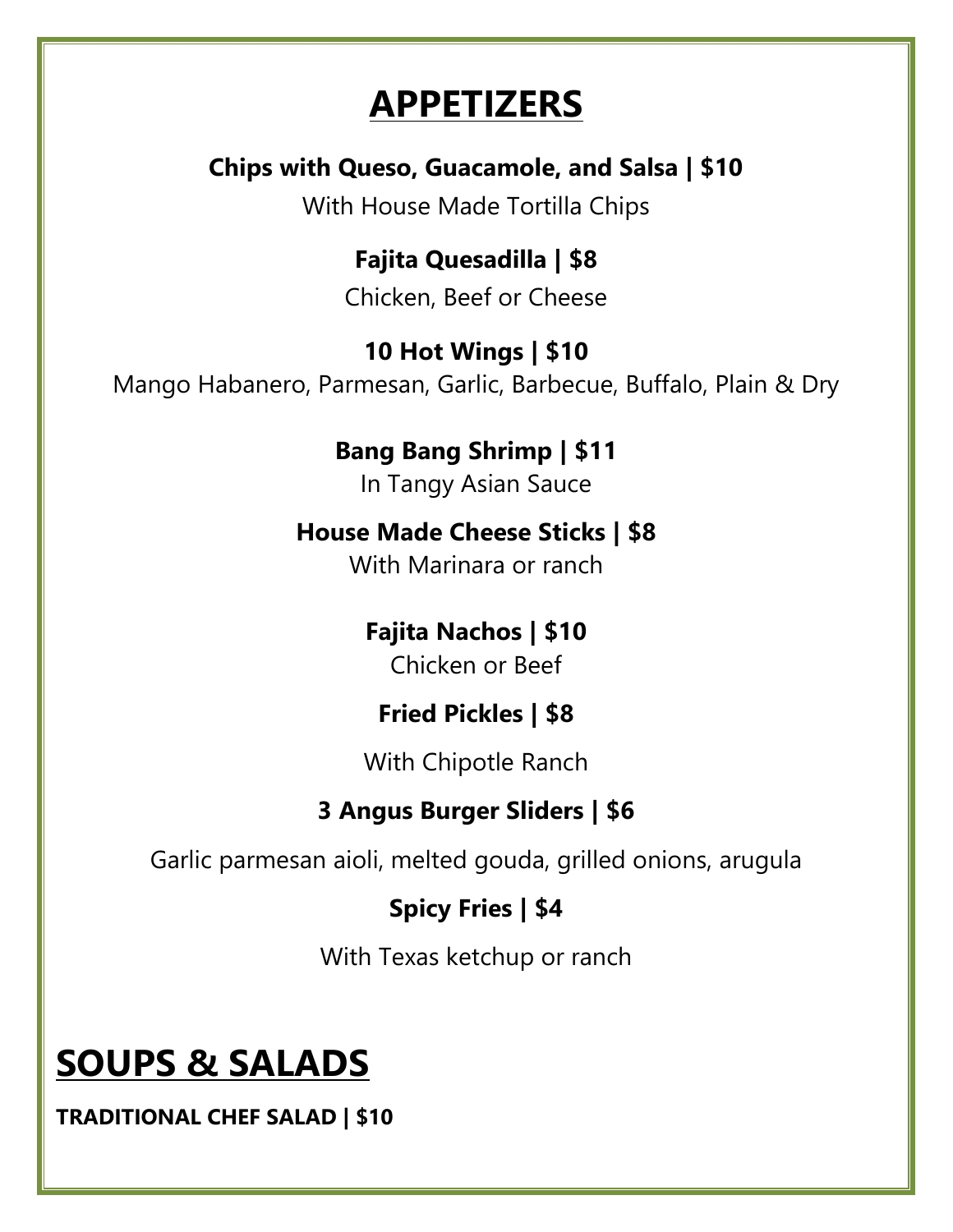Mixed Greens | Turkey | Ham | American | & Swiss cheese | Cucumbers | Olives | Tomatoes | Egg |and Bacon | Choice of Dressing

#### **SALMON SPINACH SALAD | \$14**

4oz Fresh Salmon Filet | Fresh Fruit | Toasted Pecans | Fresh Seasonal Berries | Blue Cheese Crumbles | Raspberry Vinaigrette

#### **GRILLED CHICKEN CAESAR SALAD | \$10**

Tossed Caesar Salad |Parmesan Cheese | Sliced Grilled Chicken Breast

#### **PENNE GRILLED CHICKEN CAESAR SALAD**

Penne Noodles | Tossed Caesar Salad | Parmesan Cheese | Sliced Grilled Chicken Breast

#### **FAJITA SALAD | \$9**

Flour Tortilla Shell | Sweet Greens | Beef or Chicken | Charro Beans | Pico De Gallo | Sliced Avocado | Roasted Corn

#### **TOMATO OR AVOCADO STUFFER | \$8**

Stuffed with tuna or chicken salad | Carrots and celery

#### **HILLCREST CLUB CHILI & SOUP OF THE DAY**

Cup \$4 | Bowl \$6

# **HILLCREST WRAPS \*all wraps available in spinach, flour, and wheat**

#### **tortillas\***

### **TURKEY AVOCADO WRAP | \$8**

Roasted Turkey Breast | Apple wood Smoked Bacon | Avocado | Tomato | Pepper Jack Cheese | Chipotle Mayonnaise | Spinach Tortilla

### **GRILLED CHICKEN WRAP | \$8**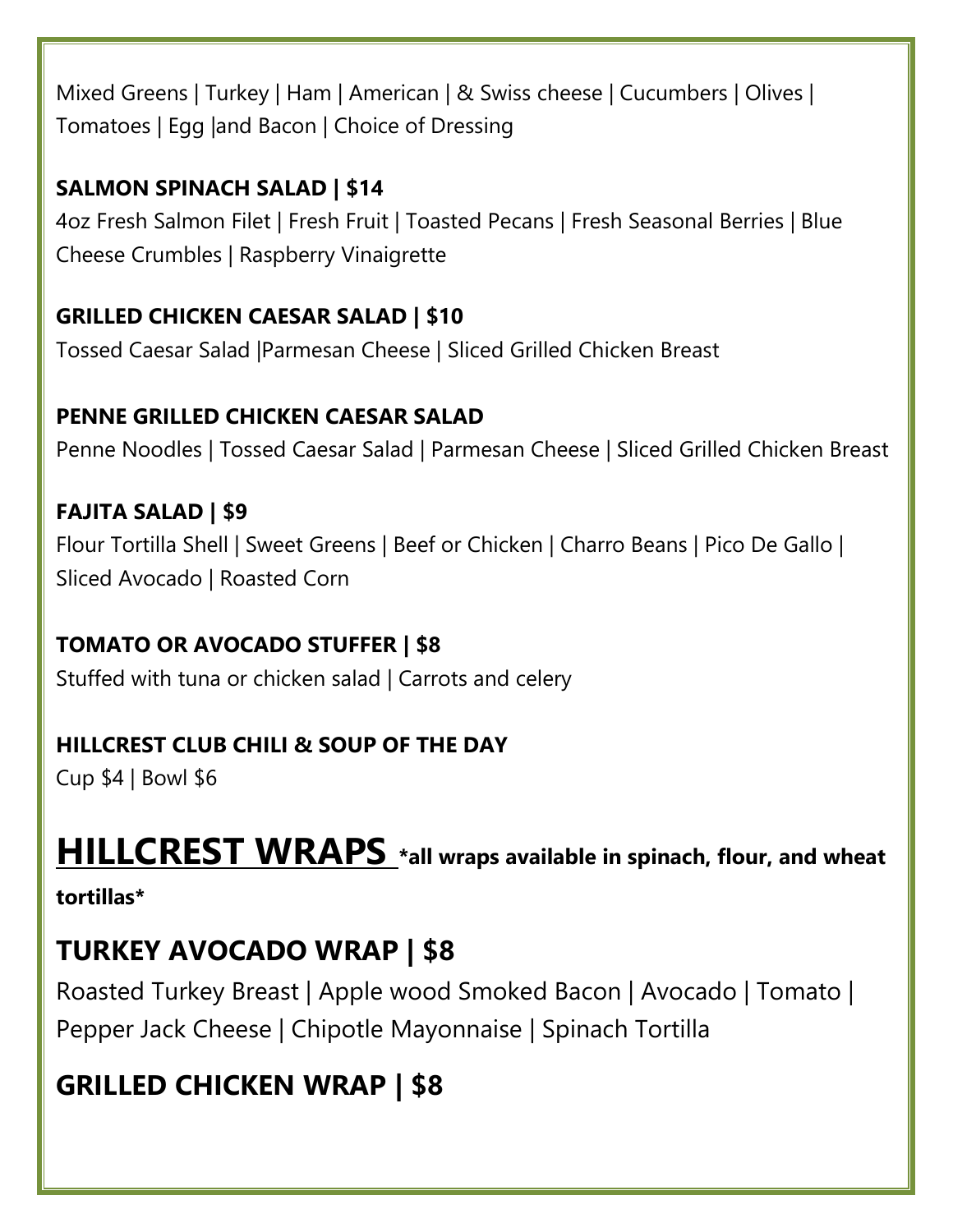Tender Grilled Chicken Breast | Cheddar Cheese | Shredded Lettuce | Shredded Carrots Can Add Buffalo sauce

# **HILLCREST SANDWHICHES** \***Served with choice of 1 side**

## **DELI SANDWICH | \$ 8**

Choice of Turkey Breast, Roast Beef, Ham, or Corned Beef | Choice of American, Cheddar, Pepper Jack, or Swiss cheese | Choice of White, Sourdough, or Wheat Bread.

### **ALBUQUERQUE TURKEY | \$8**

Turkey Breast | Grilled Sourdough Bread | Green Chilies | Pepper Jack Cheese

## **BLT | \$8**

Apple wood Smoked Bacon | Iceberg Lettuce | Tomato | Choice of White, Wheat, or Sourdough Bread

### **CLUB SANDWICH | \$8**

Turkey | Smoked Ham | Apple wood Smoked Bacon | Wisconsin Swiss cheese | Toasted White Bread | Guacamole | Lettuce | Tomato

## **MONTE CRISTO | \$11**

Battered and grilled ham and cheese sandwich with powdered sugar and raspberry jam

### **SPICY BUFFALO CHICKEN OR GRILLED CHICKEN SANDWICH |**

#### **\$9**

Fried Chicken Breast Tossed in Buffalo Sauce or Grilled Chicken Breast | Sourdough Bun | Pepper Jack Cheese | Onion | Lettuce | Tomato

### **CLUB BURGER | \$ 9**

½ Pound Ground Beef Burger | Lettuce | Tomatoes | Onions | Pickles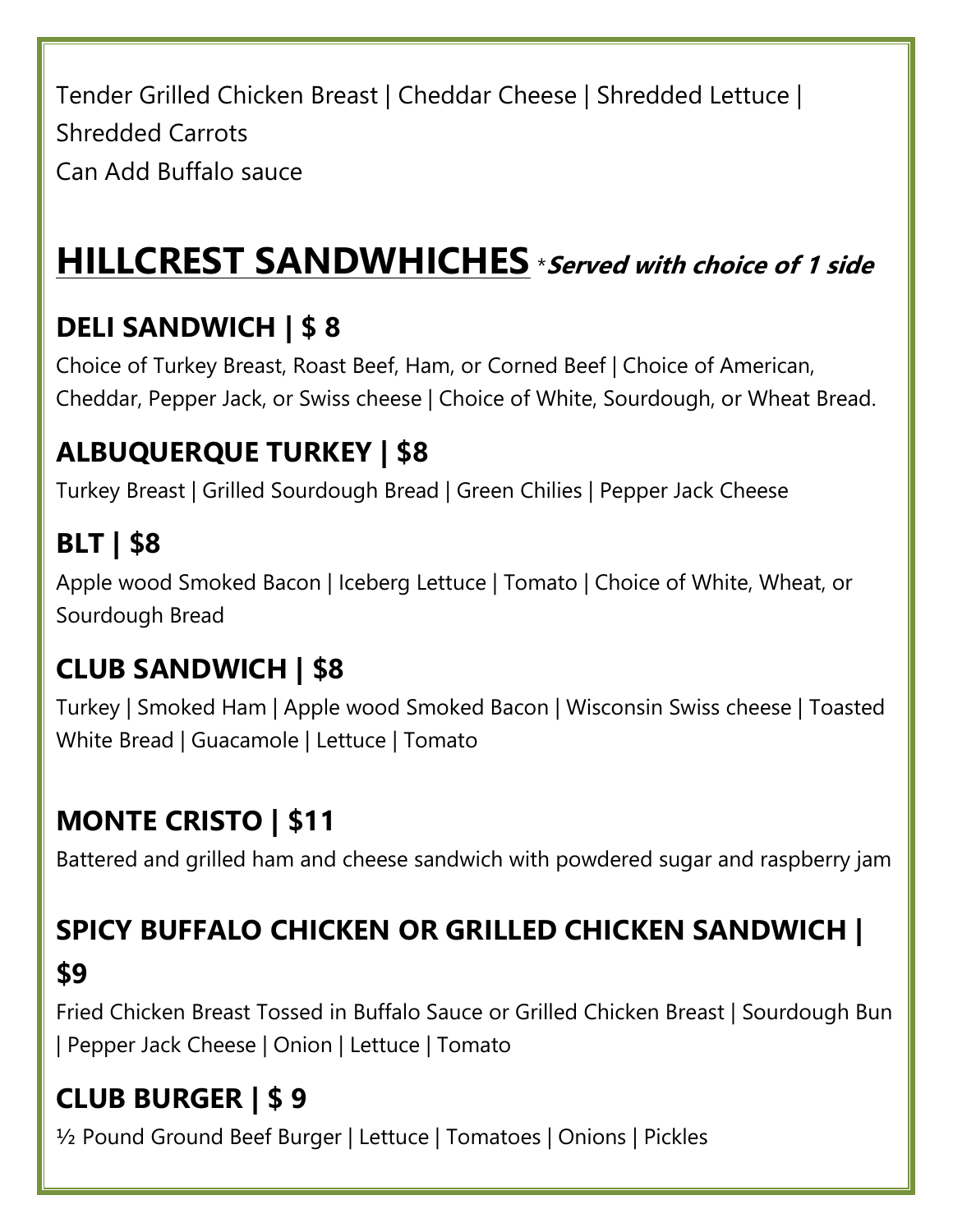### **PHILLY CHEESE STEAK SANDWICH | \$ 9**

Shaved Beef |Sautéed Peppers & Onions |Swiss cheese | Hoagie Bun

Sub bun for a wrap

#### **HOT DOG | \$6** ¼ All Beef Hot Dog | choice of Toppings

# **HILLCREST ENTREES \***Served with a choice of 2 sides

## **CHICKEN STRIPS |\$ 10**

Tender Chicken Strips Hand Breaded and Fried | Country Gravy | Texas Toast

## **STEAK FINGERS | \$10**

Tender Beef Cutlet Strips Hand Breaded and Fried | Country Gravy | Texas Toast

## **CHICKEN FRIED STEAK | \$11**

Tender Beef Cutlet Hand Breaded & Fried | Country Gravy | Texas Toast

## **CHICKEN FRIED CHICKEN | \$11**

Chicken Breast Hand Breaded and Fried | Country Gravy | Texas Toast

## **BLACKENED OR FRIED CATFISH | \$14**

Farm Raised Catfish Filet Blackened or Fried | Hush Puppies | Tartar Sauce

## **CHICKEN ALFREDO | \$ 12**

Chicken Breast | Fettuccine | Parmesan | Alfredo Sauce | Roasted Tomato & Garlic Toast

## **HAMBURGER STEAK | \$10**

1.2 Pound Ground Beef Patty | Smothered with Onions | Sautéed Mushrooms | Brown Gravy | Texas Toast

## **GRILLED SALMON | \$14**

8 oz Pan Seared Atlantic Salmon Filet